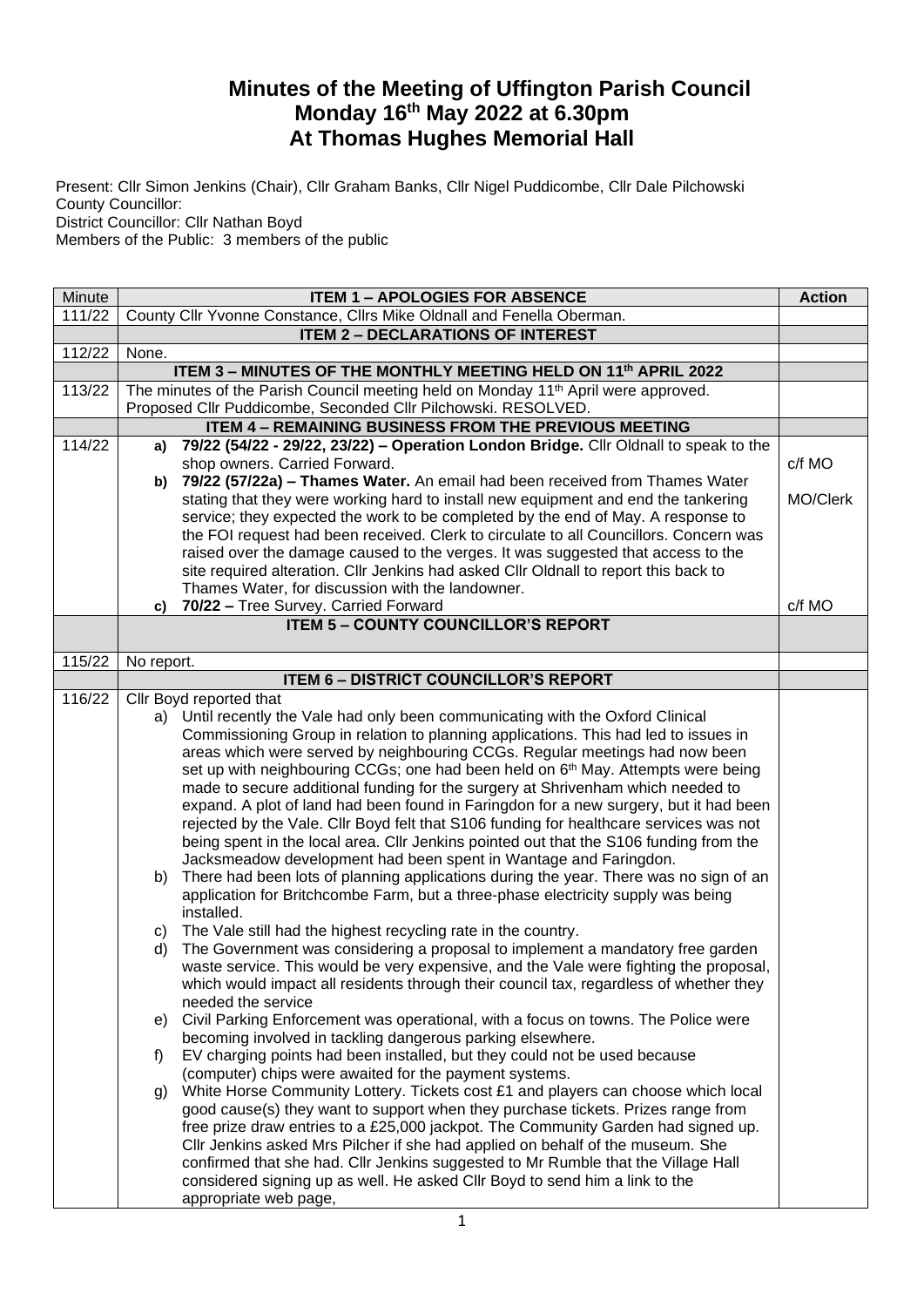|        |         | h) Councillors were holding regular meetings with Police Officers. There had recently<br>been a spate of robberies, including thefts from farms. TVP had increased policing            |              |
|--------|---------|----------------------------------------------------------------------------------------------------------------------------------------------------------------------------------------|--------------|
|        |         | and patrols.                                                                                                                                                                           |              |
|        | i)      | The planning situation at Baulking Lakes was being investigated as a high priority by                                                                                                  |              |
|        |         | the Vale. A date for hearing the appeal was still awaited, pending the availability of a                                                                                               |              |
|        |         | suitably qualified Planning Inspector                                                                                                                                                  |              |
|        | j)      | Council Tax rebates had been made to those paying by Direct Debit. Those paying by                                                                                                     |              |
|        |         | other methods were taking longer to process.                                                                                                                                           |              |
|        | k)      | The reported construction project on Jacksmeadow was likely to fall under permitted                                                                                                    |              |
|        |         | development, but it was not possible to make a judgement until it had been                                                                                                             |              |
|        |         | completed. The enforcement team were monitoring the situation.                                                                                                                         |              |
|        | $\vert$ | He had chased for information on dog bins but had not been successful.                                                                                                                 |              |
|        |         | Cllr Boyd was thanked for attending.                                                                                                                                                   |              |
| 117/22 |         | <b>ITEM 7 - OPEN FORUM</b>                                                                                                                                                             |              |
|        |         | a) Trees. Mr Rumble noted that the trees that were being planted for the Jubilee would<br>require watering for some time. He pointed out that there was a tap and hose                 |              |
|        |         | available for this at the Village Hall. Cllr Oberman had previously noted that the pond                                                                                                |              |
|        |         | was nearby too.                                                                                                                                                                        |              |
|        |         | b) Speed Reduction. Mrs Pilcher noted that there had been a lot of comments on social                                                                                                  |              |
|        |         | media because another pet had been killed on the road. Residents were asking for                                                                                                       |              |
|        |         | various speed reduction measures. In response Mrs Pilcher had asked for volunteers                                                                                                     |              |
|        |         | for the Speedwatch initiative. Mrs Forster volunteered. Cllr Jenkins noted that at least                                                                                               | <b>Clerk</b> |
|        |         | 6-8 volunteers were needed before it could be progressed. It was noted that the SID                                                                                                    |              |
|        |         | was working well but the VAS on Fawler Road was not working. Clerk to contact                                                                                                          |              |
|        |         | Westcotec.                                                                                                                                                                             |              |
|        | C)      | Support for Ukraine. Mrs Forster reported that regular runs were being made to the                                                                                                     |              |
|        |         | Shrivenham collection point with donations for Ukraine. The level of donations had                                                                                                     |              |
|        |         | been fantastic. She noted that a local resident was about to take in a refugee family,                                                                                                 |              |
|        |         | who were expected to arrive in about three weeks. She noted that there was a                                                                                                           |              |
|        |         | support group for refugees in the village, which she was happy to continue to<br>coordinate.                                                                                           |              |
|        |         |                                                                                                                                                                                        |              |
|        |         |                                                                                                                                                                                        |              |
|        |         | d) Children's Air Ambulance clothes bank. Mr Rumble reported that the clothes bank                                                                                                     |              |
|        |         | was working well and was being emptied weekly.                                                                                                                                         |              |
|        |         | e) Pole - Mr Rumble asked if anyone knew what the tall cast iron pole situated at                                                                                                      |              |
|        |         | Woolstone corner was. Cllr Banks felt that it was a vent pipe for the sewers.<br>The members of the public were thanked for attending.                                                 |              |
|        |         | <b>ITEM 8 - ONGOING PROJECTS</b>                                                                                                                                                       |              |
| 118/22 |         | Improvements to Broadband. Carried forward.                                                                                                                                            | c/f MO       |
| 119/22 |         | Access to the Paddock (formerly Vehicle Bridge to the Allotments). Cllr Jenkins reported                                                                                               |              |
|        |         | that an Easement had been drafted by OCC and circulated. It was with Mr Avenell for review                                                                                             | <b>SJ</b>    |
|        |         | and his comments were awaited.                                                                                                                                                         |              |
| 120/22 |         | Conversion of the three stiles on FP26. Awaiting delivery of the kissing gates. These were                                                                                             |              |
|        |         | expected by the end of the month.                                                                                                                                                      | SJ           |
| 121/22 |         | World Heritage Site. Cllr Jenkins reported:                                                                                                                                            |              |
|        | a)      | He had attended a workshop run by DCMS and was therefore qualified to draft an                                                                                                         |              |
|        |         | application for inclusion in the UK's Tentative List; applications are required by 15                                                                                                  |              |
|        |         | July.                                                                                                                                                                                  |              |
|        | b)      | The area to be inscribed was under discussion with a number of stakeholders,                                                                                                           |              |
|        |         | including National Trust, North Wessex Downs Area of Outstanding Natural Beauty                                                                                                        |              |
|        |         | and Uffington Heritage Watch.                                                                                                                                                          |              |
| 122/22 |         | <b>ITEM 9 - PLANNING MATTERS</b><br>New Applications to be considered:                                                                                                                 |              |
|        |         | a) P22/V0962/HH - Little Orchard, Packer's Lane. Proposed detached garage.                                                                                                             | <b>Clerk</b> |
|        |         | Respond due by 18 <sup>th</sup> May. There were no objections.                                                                                                                         |              |
| 123/22 |         | To consider any new applications received since the publication of the agenda                                                                                                          |              |
|        | a)      | P22/V1141/FUL - Dragon Hill, Woolstone Road. Proposed erection of $2 \times 4$ bed                                                                                                     |              |
|        |         | detached (self-build) dwellings. Response due by 6 <sup>th</sup> June. Clerk to apply for an                                                                                           | <b>Clerk</b> |
|        |         | extension to the consultation period. If that was not approved, an emergency planning                                                                                                  |              |
|        |         | committee meeting might be required. It was noted that two bungalows had been                                                                                                          |              |
|        |         | approved on appeal at this site, followed by another application for a single bungalow.<br>The current application was for $2 \times 1.5$ storey houses. It was not clear whether this |              |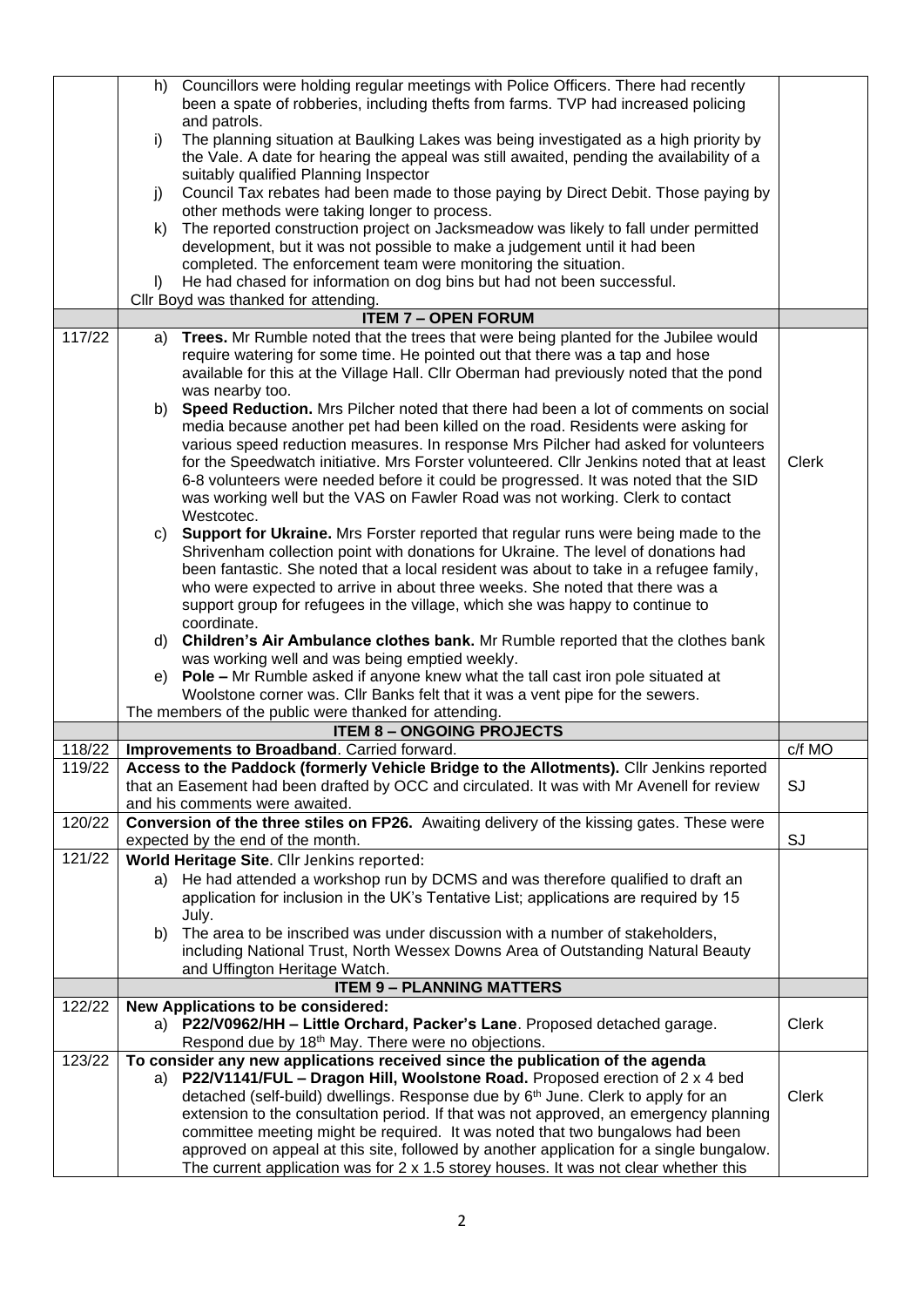|        |                   | was for two additional units or instead of the bungalows. Concern was raised about<br>flooding from the stream.                                                                   |               |
|--------|-------------------|-----------------------------------------------------------------------------------------------------------------------------------------------------------------------------------|---------------|
| 124/22 |                   | Update on outstanding planning applications:                                                                                                                                      |               |
|        |                   | a) P22/V0486/FUL - Symes Cottage, Broad Street. Single Storey rear extension.                                                                                                     |               |
|        |                   | Granted.                                                                                                                                                                          |               |
|        |                   | b) P22/V0486/FUL - Moor Mill Barn Moor Mill Farm. Full planning application for                                                                                                   |               |
|        |                   | change of use of an agricultural barn to a dwelling, together with associated external<br>alterations, Formation of a garden, provision of parking, installation of ground source |               |
|        |                   | heat pump and mechanical ventilation with heat recovery (MVHR) unit, roof-mounted                                                                                                 |               |
|        |                   | solar panels and boundary treatment. Awaiting determination.                                                                                                                      |               |
|        | C)                | P22/V0090/LB - The Baker's Arms, High Street. To mount an additional wall                                                                                                         |               |
|        |                   | mounted aluminium street name plate beneath and existing street name place                                                                                                        |               |
|        |                   | containing additional information to side elevation of an existing building. Granted.                                                                                             |               |
|        | d)                | <b>P21/V3056/HH - 9 Jacksmeadow</b> . Extension to existing fence (retrospective).                                                                                                |               |
|        |                   | Refused.                                                                                                                                                                          |               |
| 125/22 |                   | Cllr Jenkins reported:<br>The Britchcombe Farm Working Group had been renamed Whitehorse Hill Action                                                                              |               |
|        | a)                | Group (WHAG).                                                                                                                                                                     |               |
|        | b)                | It had been reported that 3 phase power was to be installed at Britchcombe Farm                                                                                                   |               |
|        |                   | shortly; no other activity of any significance had been reported.                                                                                                                 |               |
|        | C)                | A PR Action Plan for the WHAG was under development.                                                                                                                              |               |
|        | d)                | The following was agreed in principle, in the event that a planning application was                                                                                               |               |
|        |                   | received for development of some form of caravan park at Britchcombe Farm:                                                                                                        |               |
|        |                   | The Council should submit an immediate request to District Cllr Boyd that the<br>i.                                                                                               |               |
|        |                   | application should be taken to the full Planning Committee of VOWHDC for<br>determination. Proposed: Cllr Jenkins. Seconded: Cllr Puddicombe.                                     |               |
|        |                   | RESOLVED.                                                                                                                                                                         |               |
|        |                   | The Council should submit an immediate request to the Planning Officer at<br>ii.                                                                                                  |               |
|        |                   | VOWHDC for an extended consultation period of 16 weeks. Proposed: Cllr                                                                                                            |               |
|        |                   | Jenkins. Seconded: Cllr Pilchowski. RESOLVED.                                                                                                                                     |               |
|        |                   | <b>ITEM 10 - FINANCE</b>                                                                                                                                                          |               |
| 126/22 | a)                | To approve May payments: Payments totalling £3969.84 were approved. Proposed:                                                                                                     |               |
|        |                   | Cllr Jenkins, seconded: Cllr Banks. RESOLVED. Cllr Jenkins to authorise the<br>payments online. Clerk to inform Cllr Jenkins where the recently received CIL funds                | <b>SJ</b>     |
|        |                   | came from.                                                                                                                                                                        |               |
|        |                   | <b>ITEM 11 - THE JUBILEE FIELD TRUST</b>                                                                                                                                          |               |
| 127/22 | a)                | <b>Grass cutting. Closed</b>                                                                                                                                                      | <b>CLOSED</b> |
|        |                   | b) Monthly play area inspection. No issues were reported,                                                                                                                         |               |
|        | c)                | Memorial Bench on Jubilee Field. The bench was to be installed where the old                                                                                                      |               |
|        |                   | Waitrose bench had been. It was hoped that installation would be completed before                                                                                                 | <b>FO</b>     |
|        |                   | 5 <sup>th</sup> June.<br>d) Applications to use the field. A wedding reception had booked to use the Village                                                                      |               |
|        |                   | Hall and to place a marquee on the Jubilee Field on $18th$ June. Cllr Oberman reported                                                                                            | SJ            |
|        |                   | that more information was required. It was noted that residents should be informed                                                                                                |               |
|        |                   | that there would be music. Cllr Jenkins to put a note in the newsletter. A personal                                                                                               |               |
|        |                   | note to nearby residents was also considered.                                                                                                                                     |               |
|        |                   | <b>ITEM 12 - OSR UPDATE</b>                                                                                                                                                       |               |
| 128/22 | <b>OSR Update</b> |                                                                                                                                                                                   |               |
|        |                   | a) Repairs. Mrs Pilcher reported that the end window had been removed and taken<br>away for repair.                                                                               | <b>NP</b>     |
|        |                   | <b>ITEM 13 - ANNUAL / QUARTERLY REVIEWS</b>                                                                                                                                       |               |
| 129/22 | a)                | Data Protection Policy. This was carried forward.                                                                                                                                 | c/f Clerk     |
|        | b)                | Communications Policy. This was carried forward.                                                                                                                                  |               |
|        |                   | <b>ITEM 14 - UPKEEP (INC. WATERCOURSES)</b>                                                                                                                                       |               |
| 130/22 | a)                | Village Stream. Nothing to report.                                                                                                                                                |               |
|        | b)                | Bus Shelter. One of the glass panels had been broken. Cllr Pilchowski to send a                                                                                                   |               |
|        |                   | photo to the Clerk. Clerk to consider making an insurance claim.                                                                                                                  | DP/Clerk      |
|        | C)                | State of Stiles on Footpath 4. The steps coming down from the footbridge over the                                                                                                 |               |
|        |                   | railway (south side) were very dangerous. Cllr Jenkins had written to the Councillor at                                                                                           |               |
|        |                   | OCC with responsibility for rights of way. His letter had been passed back to the                                                                                                 | SJ            |
|        |                   | Countryside officer.<br><b>ITEM 15 - GENERAL</b>                                                                                                                                  |               |
|        |                   |                                                                                                                                                                                   |               |